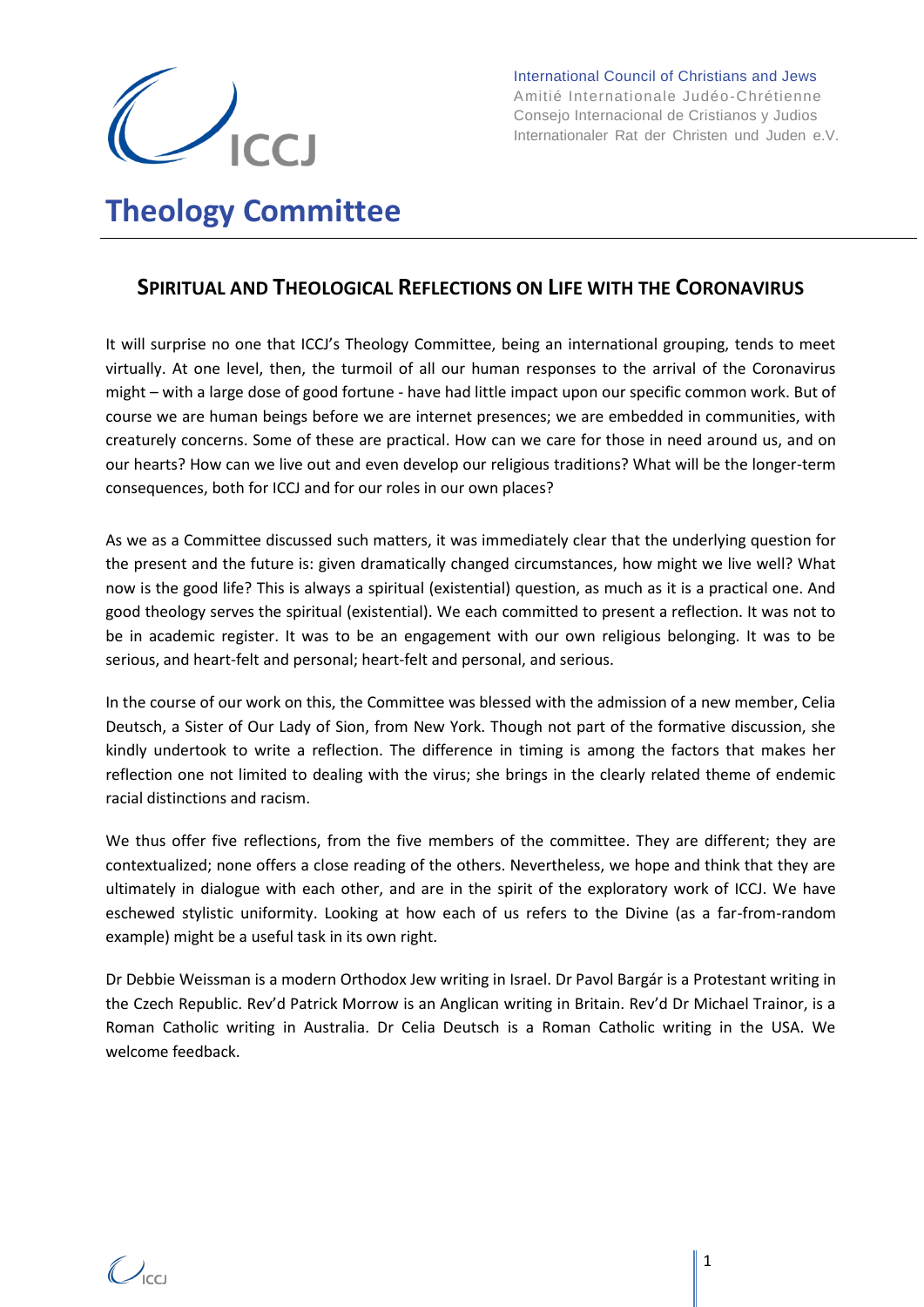## **THE NEW NORMAL**

#### *Debbie Weissman*

In early March, a close friend sent me a WhatsApp message, in which she wrote, "It seems that life as we know it has just changed." It will take time to assess what changes in our lives will be lasting and we won't know that until we are "out of the woods." But as Jews and Christians, we are people who have believed in eternal truths. What can we hold onto theologically, even as we realize that life around us is changing?

The first point is the constant need for balance, between self and other, individual and community, nation and humanity. In Hebrew, we have a phrase, "We lived through Pharaoh; we'll live through this." But will we come out at the other end with a balanced view of the world?

For Jews, this difficult period of time began with our festival of Purim. The biggest challenge, thus far, has been Pesach. I live alone, and the Pesach Seder was a very different kind of experience for me this year. I did it by myself. As many of you know, we are obliged to drink 4 cups of wine that evening, to celebrate the Israelites' liberation from Egypt. By the second cup, it didn't matter to me so much how many people were or weren't at the table! I went through the traditional Haggadah, singing anything and everything for which I knew a melody, and, in some cases, more than one.

I have now, by mid-May, spent eight Shabbatot alone. That is very unusual for me, as Shabbat is generally a time of fellowship, when I have guests or am invited to others' homes. I long to eat others' cooking, and not just my own, and to enjoy conversations at the table. In the early 1950's, Mark Zborowski and Elizabeth Herzog published a book that has become a classic on the culture of the shtetl the Jewish village in Eastern Europe. The book is called *Life is with People*. Self-isolation and social distancing may be necessary temporarily for our survival, but they cannot become the new normal.

In mid-March, all synagogues and other houses of worship were shut down. My community gathers every Friday afternoon on Zoom to welcome the Shabbat together. Those sessions have been particularly moving and meaningful. In fact, many of us spend several hours each day on Zoom. In many parts of the world, including Israel, there has been a flourishing of Jewish learning and spirituality, using this and other technological tools. Even I feel personally that I'm no longer a technophobe.

Secondly, what we have seen in many societies is a re-affirmation of basic values of decency—"Love thy neighbor;" "the way to show love of God is by showing love to one's fellow human being;" help, compassion, and devotion. As an older person, I have been the recipient of much help and kindness on the part of friends and members of my community, mainly in shopping and some other household chores. In fact, I felt so imbued with human kindness that I was doubly shocked, several weeks ago, when an interfaith program I was "attending" on Zoom, was "zoom bombed" by racists. I had forgotten about the negative side of social life. More worrisome, perhaps, is the phenomenon of family violence and abuse, which has been aggravated by problematic families having to spend long hours in close quarters. There have, of course, been examples of indifference and exploitation, lying and stealing. But overwhelmingly, we have seen dedication and self-sacrifice, cooperation and love.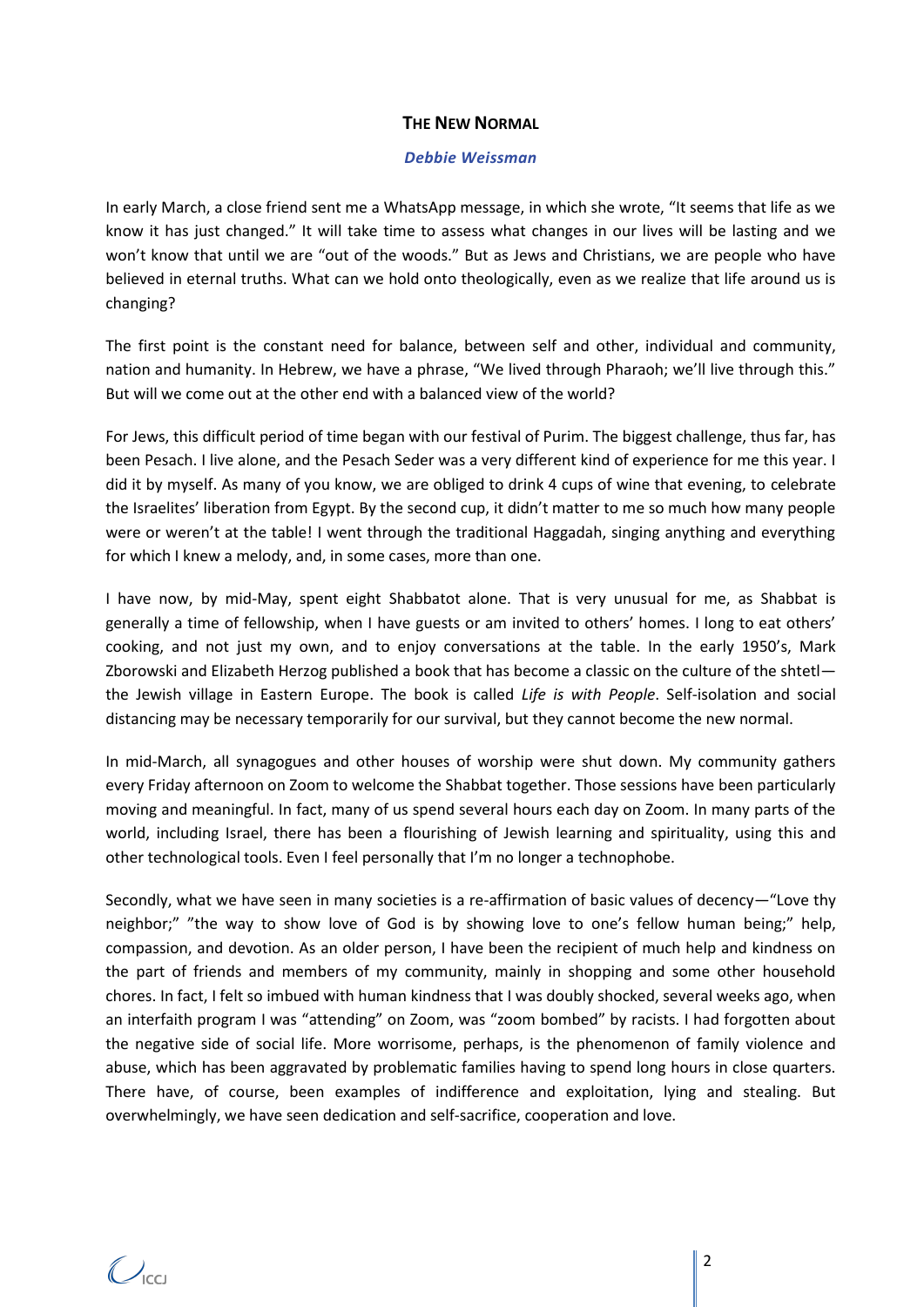Finally, we have seen a fascinating choice made in many (but not all!) nations between health and the economy. Overwhelmingly, the choice has been to slow down the economy in order to save lives. This is a theological statement. One can only hope that this approach will continue. I would add that in Point 11 of our Berlin Document, we called upon religious people from the various traditions "to enhance dialogue with political and economic bodies." The last bullet point is "by initiating discussion with political and economic bodies around the urgent need for justice in the global community." The aftermath of the Coronavirus may provide an opportune moment for that dialogue to happen.

# **BEING HUMAN IN THE TIME OF THE CORONAVIRUS: SOME THEOLOGICAL REFLECTIONS** *Pavol Bargár*

The current Covid-19 Coronavirus pandemic certainly represents a milestone for many spheres of human thought and action. With its immediate and/or expected social, economic, political, cultural, and spiritual consequences, it makes for a topic that also deserves serious attention from theologians, regardless of their faith tradition and belonging. Some of the relevant pressing questions include: What impact does the Coronavirus have on one's religious faith and practice? How can we live intra- and inter-religiously in a time of physical distancing? How, if at all, is our image of God/the divine readjusted in light of the pandemic? Many more questions and themes could be added. In this brief text written from the perspective of a (Protestant) Christian theologian, however, I would like to theologically reflect on the issue of what it means to be human in the time of the Coronavirus. In other words, in what sense does the current situation help us better understand our humanity? Three specific points will be explored, namely, humans as physical beings, the concept of an imagined body, and a sense of belonging to humankind.

Both Judaism and Christianity strongly emphasize that humans are created as bodily beings. We do not have bodies as a kind of repository for an immaterial soul; we are bodies. In the Hebrew Bible we read that humans were created from the dust of the earth that had been enlivened by God's spirit. The New Testament, for its part, lays foundations for God living in/as flesh being one of the central claims of Christianity. For Apostle Paul, then, human bodily existence does not even end in death; people are believed to receive transformed bodies. From a Christian perspective, being human, therefore, means living a fleshly existence. It is through our bodies that we relate to others and the world. It even seems legitimate to assert that it is only through our bodies that we can relate to God.

This *modus vivendi* is seriously challenged by physical distancing we face due to the limitations connected to the Coronavirus pandemic. In the current situation we acutely realize that face-to-face encounters with others can hardly be adequately replaced with online technology, no matter how advanced it is.

This observation leads us to ask, whether there might be some concept that would complement our fleshly body without attempting to replace it. I would like to suggest that the answer is affirmative by introducing what I refer to as the imagined body. It might be helpful viewing the imagined body in terms of the relationship between the fleshly body, language, and experiencing. This insight benefits from the view that the human body is linked to language because speaking is a special case of bodily interaction. In addition, the human body also interacts with its environment, trying to make sense of and express our human experience of living in the world.

 $\bigcup_{\mathsf{ICCI}}$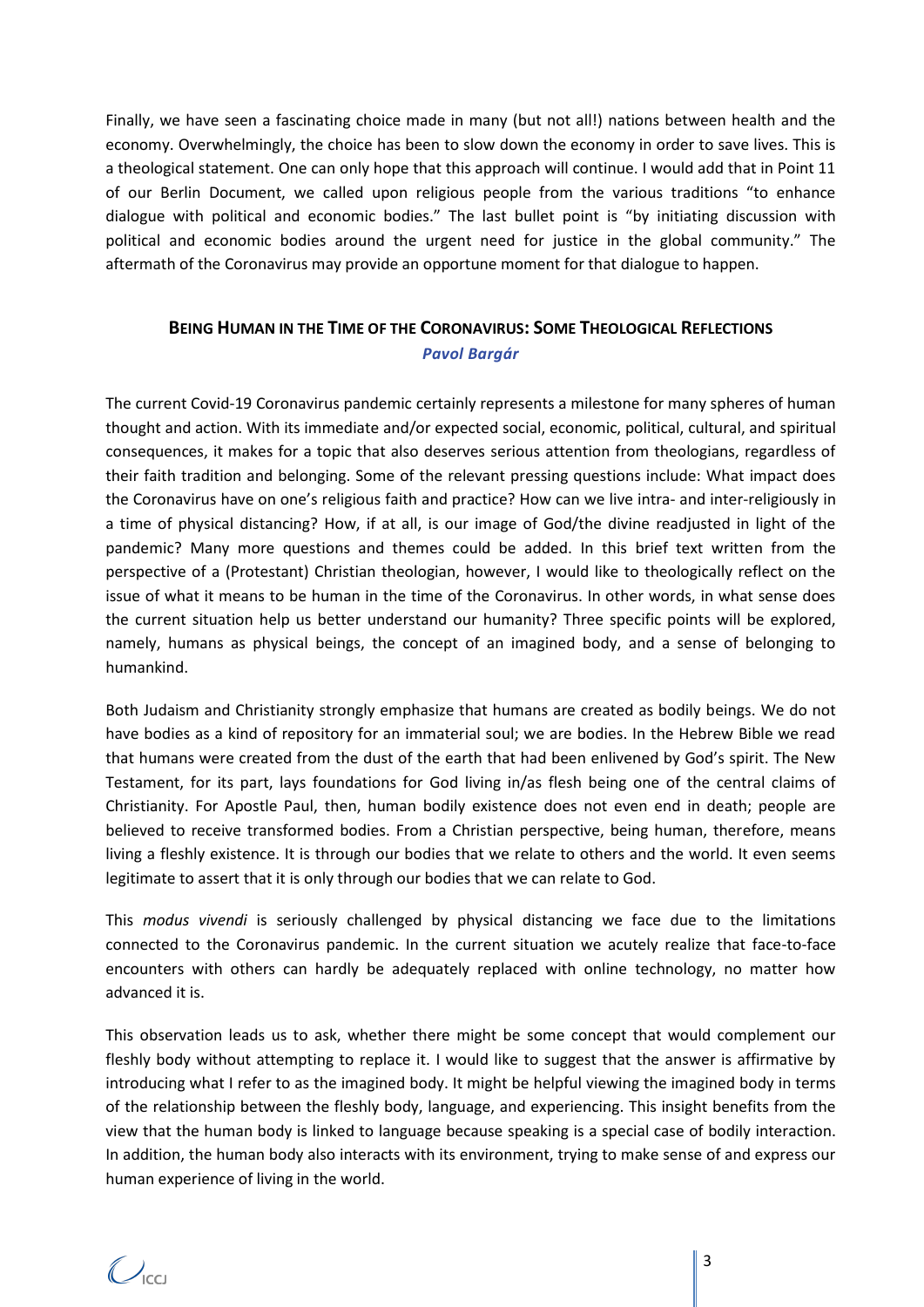Importantly, the Scriptures reflect this intriguing meshwork of relationships regarding the human body as both fleshly and imagined. In the Hebrew Bible, Job represents a case in point as he argues with his friends about God and the human condition while sitting in ashes, his "social body" afflicted. Here, we can see that the imagined body has a very significant social dimension. Thus, the human body, in its fleshly and imagined components, is also a social body.

And finally, if we take human enfleshment seriously, being in social relations with others, or, we could also say, being in a community as a kind of imagined body, is of central importance for relating to the other/Other. It should, therefore, engender a sense of belonging to humankind. In biblical thought, the individual body is intrinsically linked to the collective body. There is a symbolic correspondence between the fleshly body and society. As outlined above, this connection makes for an important dimension of what I suggest referring to as the imagined body. Humanity can in plenitude be realized only when one is in communion with other humans. It means to exist in cultural-political communities that represent sites for building relationships and creating ongoing forms of life together. As the present Covid-19 Coronavirus situation shows us, these sites can be both physical and virtual (e.g. cyberspace-based). It is in the latter case especially when one realizes and appreciates one's imagined body.

In light of the Covid-19 Coronavirus pandemic it can be, in conclusion, said from the Christian perspective that to be human means to have  $-$  and be  $-$  both the fleshly body and the imagined body that are inherently linked together, thus nurturing a sense of our belonging to a common humankind.

## **LOVE (AND FAITH AND HOPE) IN A TIME OF CORONA** *Patrick Morrow*

*These things let me remember, and let me pour out my breath-self within me: oh, how I went along with the throng, how I'd process to the House of Gd, with the sound of ringing shouts and thanks, a crowd keeping the festival. Why are you cast down, my own breath-self, and in turmoil within me? Wait for Gd, for yet will I thank him, whose very gaze brings rescue.<sup>1</sup>*

Bultmann once said that all theology is "the anthropology": we can at best attend only to the relationship between the human and the Divine. Rabbi Tony Bayfield has recently refined this point, in insisting that all authentic theology must start with autobiography.<sup>2</sup> A large part of the discernment process of "testing a vocation" to ordained ministry in the Church of England is repeated articulation of

 $\bigcup_{\mathsf{ICCI}}$ 

 $\overline{a}$ 

 $<sup>1</sup>$  This is the writer's own translation of Psalm 42.5-6 Heb.</sup>

<sup>2</sup> Bayfield, Tony, 2019, *Being Jewish Today: Confronting the Real Issues*, Bloomsbury Continuum, London, 7.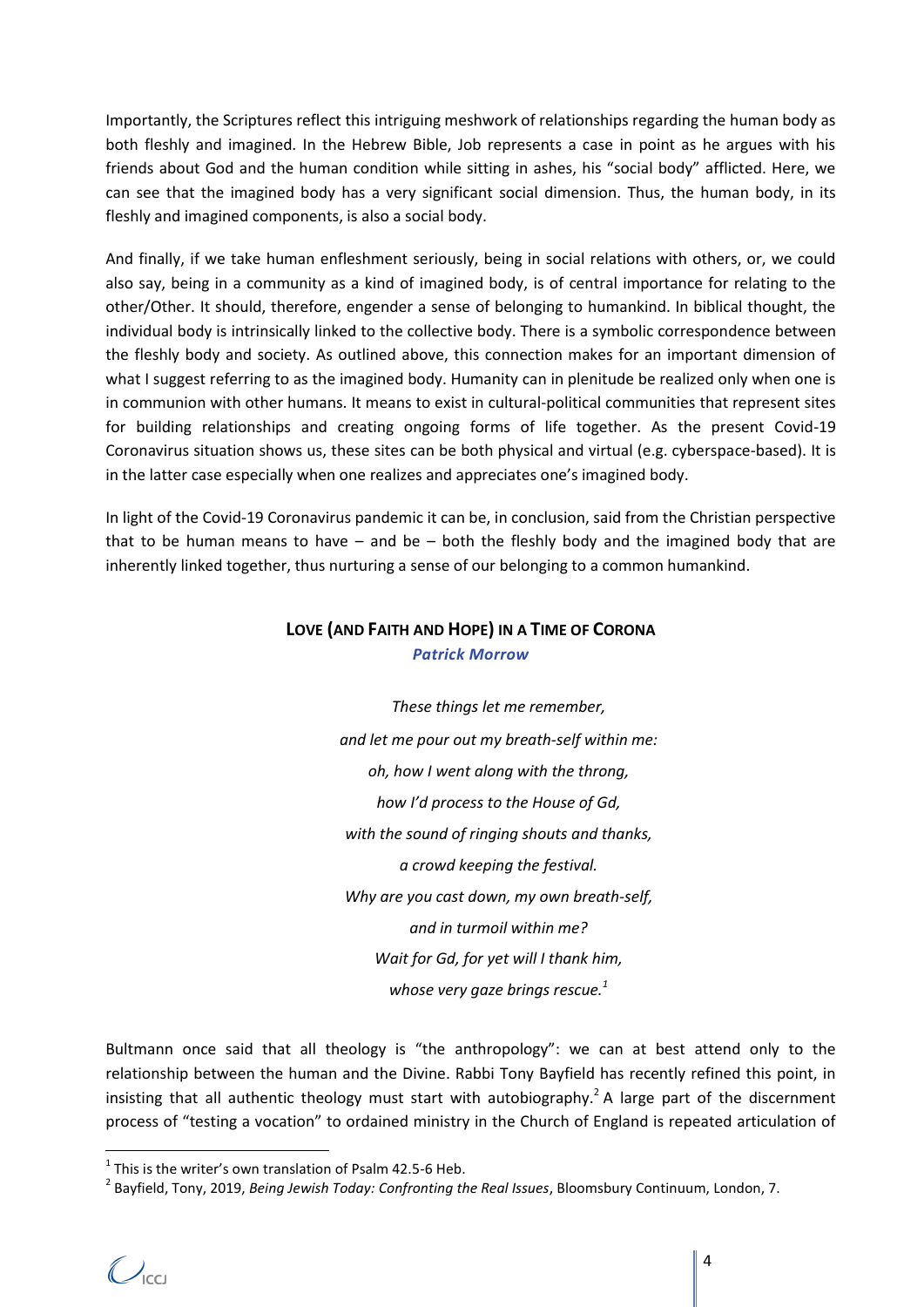one's own story. I am in a time of flux, which involves me in telling that story at interviews. All in all, locating myself in the wider narrative of our days (warts and all, on all parties) should come easily enough to me. Yet here I am struggling.

Am I primarily a weak, fleshly human being, indeed one who himself almost certainly has had a very mild form of the virus, and so must self-isolate? Am I a witness-bearer and truth-teller in my neighborhood? (On some counts, half my parish is the epicenter of the epicenter – Newham – of the epicenter – London – of my country.) Am I one to be taken on as an emergency bank health care support worker, with very focused hopes and fears? Am I a Church of England minister, adjusting to a strict ban on all corporate worship, and learning to play my role in building up a "virtual church", lamenting the loss and celebrating the surprising gains at once? Am I co-minister and friend of my priest-in-charge, who bears responsibility as chaplain to the staff of the principal emergency mortuary, in our parish? Am I a particular pastor, with very particular responsibilities: for D., M., A., V., etc; for those whose burden differently pains me daily: funeral directors, prison staff? Am I an unsettled citizen – or just maybe a struggling Christian prophet – reacting to what I can only see as evasions and the rewriting of history by powerful politicians? The UK government, after all, seems to be passing all responsibility – blame – to the people. Their literal command is: "Be alert; control the virus...". We are encouraged to return to work, but mocked for entering crowded tube-trains. Am I one who prays to Gd (or intends to, who is more myself when I pray), who can most authentically comment on changes to my prayer life? Do I "find" Gd "here"?

Of course, the answer to these questions is consistently: Yes. So not so much a network of concerns, as a child's scribble-drawing, perhaps. Little wonder that I know not what to say. But then I note that I do speak. One of the first things I did, after the government banned public worship with the Church's full support and blessing (our Archbishops' strong guidance went further than the government's, I think with prudence), was draw people to the Psalms (Tehillim). I insisted (as many do) that all human life is here – joy, praise, naivety, contemplation, bewilderment, rage, hate, despair – and so here is the assurance that there will be ways to pray through this. I drew attention to Psalm 42/43 (treating them as one unit), because it is, *inter alia*, a psalm of lament, from one who clearly misses embodied and large-scale worship; who mourns that they no longer go "along with the throng"; who yet insists that waiting upon Gd (maybe with tears, or gritted teeth) is good, valid, timely, and possible. I wrote my own translation, seeking nothing polished or poetic, but just to see what a return to the Hebrew might throw up.

There is one other thing about this psalm-unit. Since a discussion with my spiritual director just before I was made priest (2006), it has been my custom, more often than not, to recite these psalms before I preside at the eucharist. So, more than a decade before this crisis, I was taking all the distress and lament and lostness of humankind in it as the raw material that is turned into thanksgiving (*eucharisto!*), through the encounter with Gd in it. This was in the first place because of the line (43.4a): *ve-avo'ah elmisbach elohim el el-simchat-gili* - "Oh let me go to the altar of Gd, to Gd, the joy of my rejoicing". But, as soon as I started reciting it, I realised it was as much because of the opening (42.2 Heb): *ke-ayyal ta'araog al-afike-mayyim, ken nafshi ta'arog elekah, elohim. "*Just as a deer will pant for water channels, so it is my breath-self which pants for you, O Gd".

Frightened and needy and desperate thirsting for Gd and Gd's help may well be norm for human beings. This is bearable. This is met with.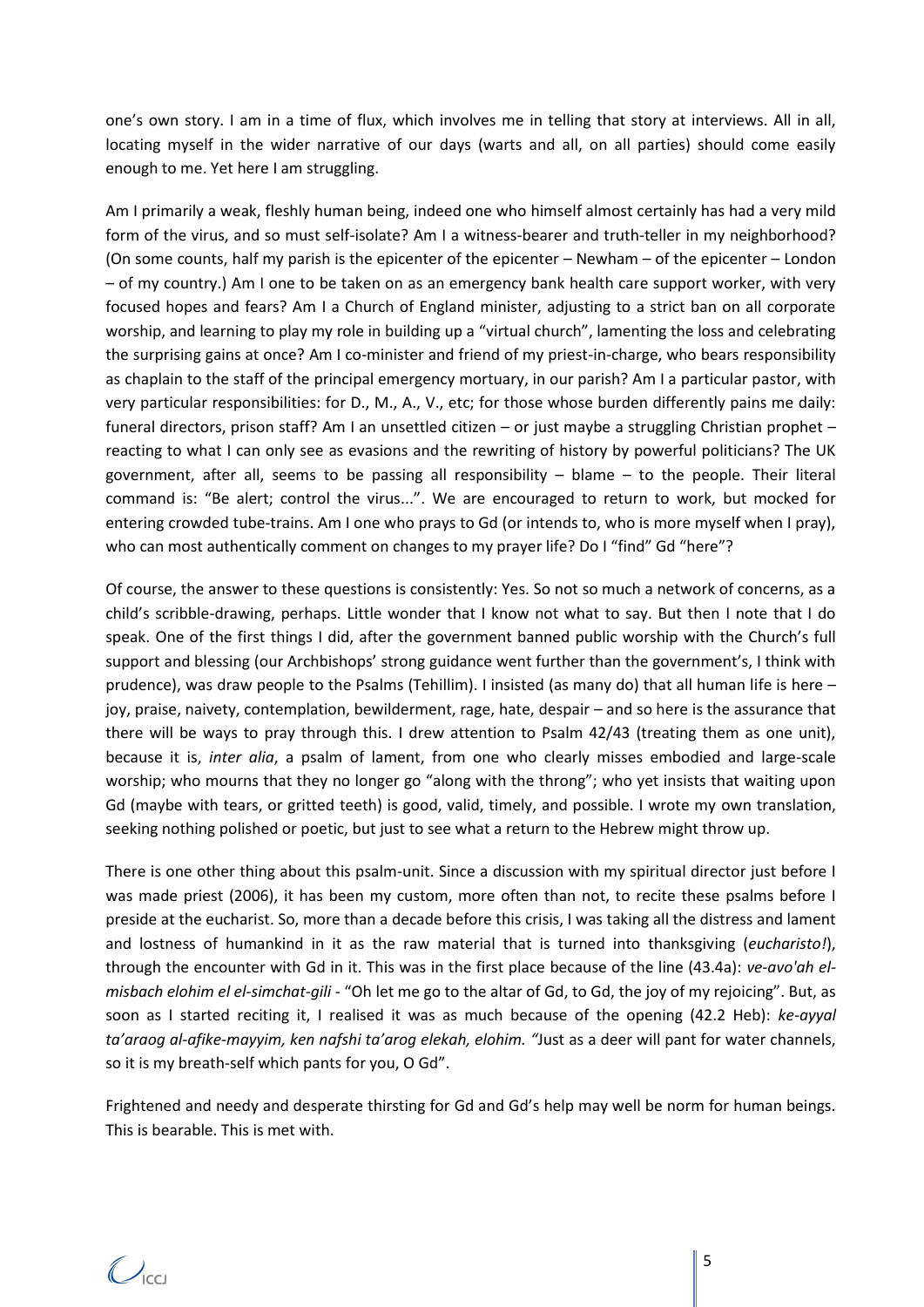### **REFLECTIONS IN A TIME OF ISOLATION: AN INVITATION TO METANOIA**

#### *Michael Trainor*

The pandemic of the Coronavirus was not foreseen in early 2020. Its power stopped the world and all modes of human physical contact, transport and religious gatherings. It turned politics and economics upside down and disarmed our usual mode of living. The experience of ensuring healthy living and the search for meaningful life in the midst of the unusual, different and unexpected have brought with them deeply religious and theologically significant possibilities. Reflecting on this from a Catholic-Christian perspective, three come to mind. They concern *metanoia*, humility and trust.

The primary quality that Jesus of Nazareth encourages in his disciples is *metanoia*. This expression in Greek, in the Gospels, is often translated as 'conversion'. Actually, it is a quality that lies at the core of being a religious person, whatever one's faith position or affiliation. *Metanoia* is a combination of two Greek words: "*meta*" and "*noia*". "*Meta*" implies "change" (present in words like metabolism, metamorphosis) and "noia" lies behind words linked to knowledge and knowing. *Metanoia*, the primary characteristic for disciples, concerns *changing the way we think*. This time of physical distancing ourselves from others and keeping ourselves protected from an unseen "enemy" that could be conceivably communicated by those closest to us certainly moves us deeply into a time of *metanoia*. We are forced to change the way we think and perceive of our reality. It is an invitation to let go of the expected and conventional and seek surprising and new paths of social communion with those we love, and with whom we share life and faith. For Christians, this is a time of deepening discipleship.

This draws us into a second characteristic linked to *metanoia*. It concerns humility. The present reminds us that we are not in control of the planet on which we live, nor the masters (or mistresses) of our destiny. While we scramble to discover a vaccine that will eradicate the virus from our system, unexpected truths and ways of conduct have emerged. We are learning humility or, better, rediscovering the need for humility. Humility comes from the Latin "*humus*" meaning soil, ground or Earth. This time reminds us that we are people who are Earth-connected and dependent. What has occurred in one place on this planet affects others globally. While in this age we have found ways to disconnect ourselves from Earth's people and creatures by technologically and digitally attractive devices, at our core we remain *human* beings, creatures of *humus*, of Earth. And the best leaders that have emerged in this time of crisis are those who exhibit humility, open to wisdom from scientists and health experts, and seek paths of cooperation with others, even those who in different and pre-virus circumstances might have posed a political or military threat.

For people of faith, this time invites us to trust. We believe in a God who looks after us, embraces us, cries for us, rejoices in our delights. This God will not give us up or let us become overwhelmed by what surrounds us, though there are times when we do feel overwhelmed. No matter what happens, no matter how successful or not we are in devising an antidote to the virus, this does not change God's attitude to us, the desire to be with us in eternal communion. Certainly, this is the conviction of the earliest Jesus followers who pondered the meaning of Jesus' death and resurrection. Strangely or perhaps ironically, the height of the pandemic came when we were celebrating Easter. It came at a time when the figure of a suffering, dying Jesus gave himself into the hands of his God in whom he trusted without reservation. Pain, suffering, even death do not circumscribe or determine our God.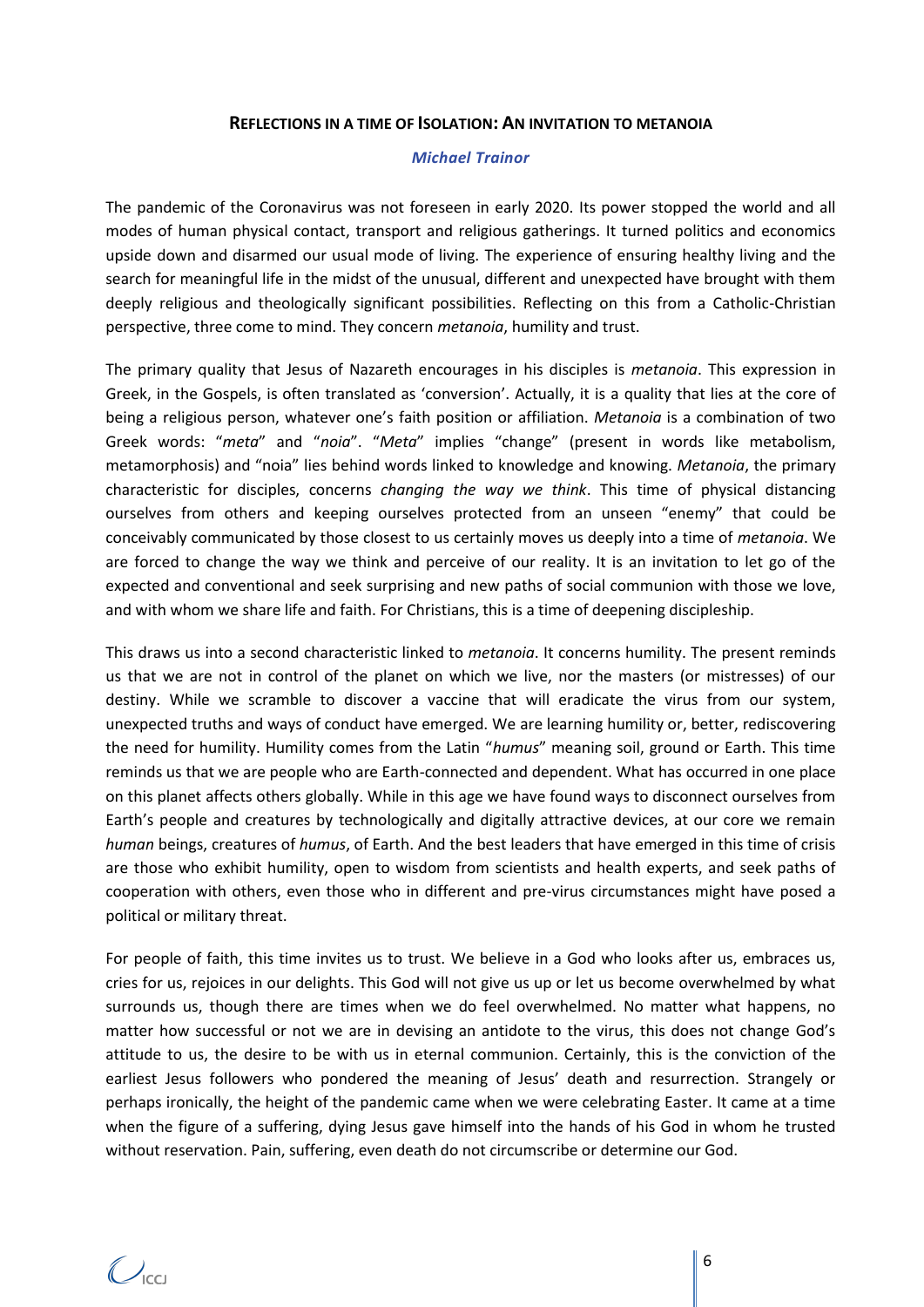In the midst of our suffering, perplexity and confusion, I am reminded of these words from the prophet Habakkuk:

> *Though the fig tree does not blossom, and no fruit is on the vines; though the produce of the olive fails, and the fields yield no food; though the flock is cut off from the fold, and there is no herd in the stalls, yet I will rejoice in the Lord; I will exult in the God of my salvation. God, the Lord, is my strength; he makes my feet like the feet of a deer, and makes me tread upon the heights.* (Habakkuk 3:17-19 NRSV)

### **DIALOGUE IN THE TIME OF VIRUS**

#### *Celia Deutsch*

I write, as one always does, from a particular place -- geographic, religious, social. I write as a Roman Catholic Sister of Our Lady of Sion, engaged in Jewish-Christian dialogue in a variety of contexts. I write from New York City, home to the world's largest diaspora Jewish community (more than 1 million), a city that has so far lost more than 24 thousand people to Covid-19. I write from Flatbush in Brooklyn, one of the most severely affected neighborhoods in the city, and in the nation.

As I write this, hundreds of thousands of people in more than 700 cities and towns across the country, are engaged in protest against the murder of George Floyd at the hands of the police. The protests, however, cry out against the systemic racism that is the legacy of more than 400 years of our national history. The two realities – the U.S. experience of the pandemic, and racism – are inextricably linked in this context. People of color are poor in disproportionate numbers. This means that they often live in crowded conditions. They work in areas that place them at risk of infection (the meat-packing plants, supermarkets, public transportation, etc.) They often do not have access to adequate medical care. People of color of all social and economic classes, are also subject to disproportionate rates of preexisting medical conditions, such as heart disease, high blood pressure, diabetes, asthma, that make them vulnerable to Covid-19 and more likely to die of the virus than their white counterparts. I cannot reflect on the pandemic apart from the reality of racism. Similarly, I cannot reflect on the pandemic apart from the reality of the climate change crisis and the care for the earth.

Flatbush is also home to large Jewish and Muslim communities. All of us are experiencing the isolation and the pain of being unable to gather in our churches, synagogues, mosques. Sunday Mass live-

 $\bigcup_{\mathsf{ICCJ}}$